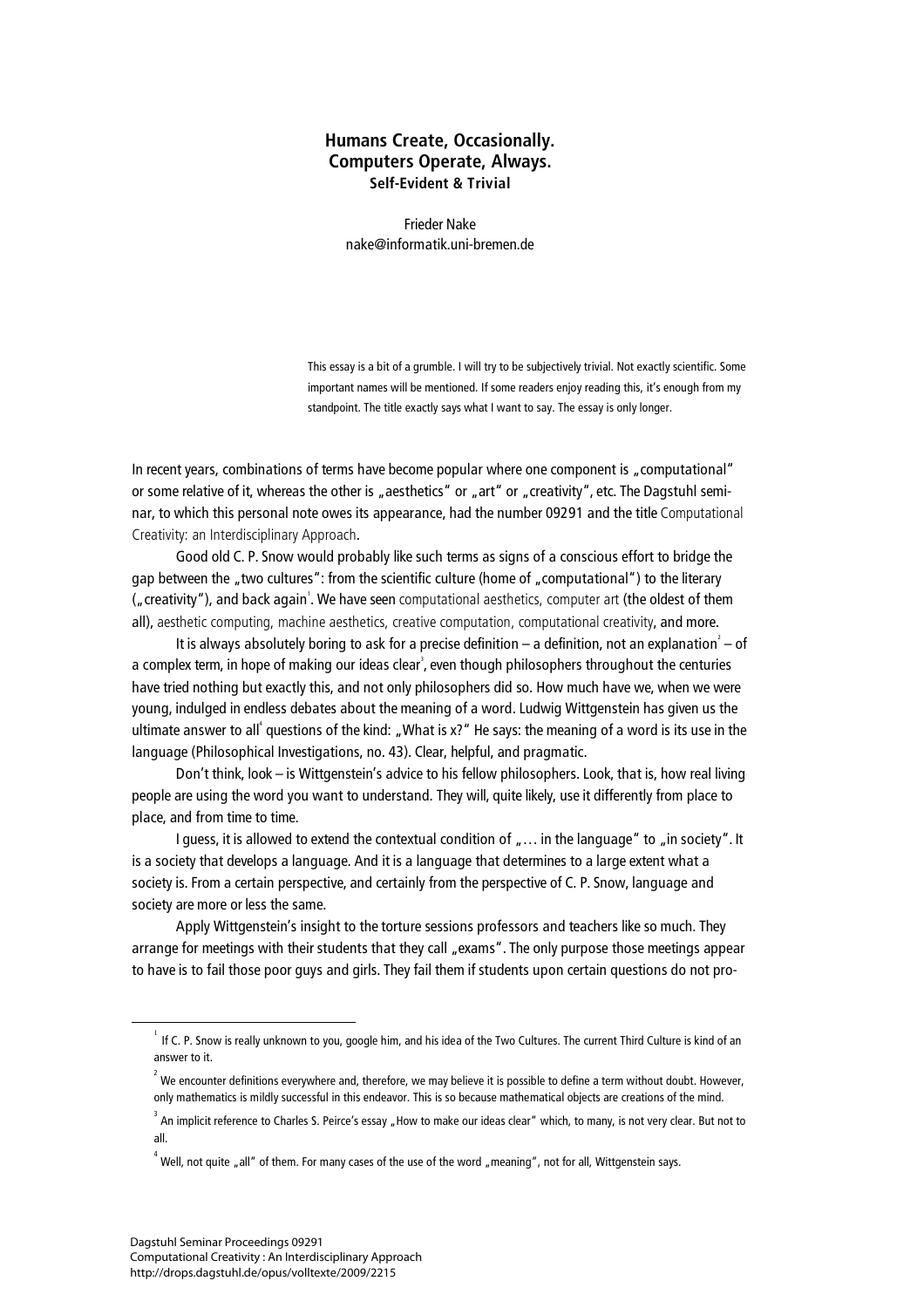duce exactly those definitions that the professor had told them. He now wants to hear his definitions mirrored by the student. Creativity?

Why do I write this as some sort of an introduction into something I don't really know what it should be and where it will take me? I write it because my first reaction, upon receiving the invitation to the Dagstuhl seminar on computational creativity – an invitation that I immediately take very seriously, because it is an invitation to Dagstuhl, – my first reaction was: oh no, not again!

I later realized this reaction of mine was a reaction coming from older thinking, from times of the merciless lust for discussion of terms. I went to Dagstuhl nevertheless. My younger part triumphed, and the decision was not only because great names were announced whose owners would be marvelous to spend a full week with, no matter how the topic of the meeting would be spelled out. I did not regret a single minute of the stay and effort. If a weird and odd title of a seminar is capable of bringing together an interesting and fascinating bunch of personalities, it is a good title. To sound odd does not exclude a title from being good.

Creativity for me has become one of those horrors that I would rather avoid having around. The more people in a group discuss creativity, the more you may safely assume that their own level of creativity is low. Imagine a job where the boss in the morning, with a bright smile on his face, greets you cheerfully: "Well, folks, let's be creative today!" Would you not rather turn around, go home, and take another nap?

The poor young professionals nowadays in the so-called creative professions have all my sympathies. Should they not be allowed to sit and read, or prepare a cup of wonderfully smelling, strong espresso? Instead, they are supposed to be creative all the time just becaus the company's name promises this.

In all modesty, I believe I had one or two, certainly not many more, moments in my life when I was creative in some serious sense of the word. The funny thing about this idea is, I don't know very well when those moments (outbursts?) have happened, and where it was, and what I was doing. I really think, what I was doing was nothing but my regular and everyday work. To exist as a human being (thus not as a moron), is to be active for a purpose. And to be active for a purpose is almost the same as being creative. You do something, and it results in a change of state in the environment. Isn't that creation, the beginning of it, anyhow?

Paul Klee, the artist and teacher, belongs to my flock of good friends. He was, of course, already dead when I heard or read his name for the first time. But most of our friends are dead when we get to know them. Isn't that so?

So when I had discovered Paul Klee as one of my friends, I read what he had said in 1928 when he was working at the Bauhaus, and this was in a context of, then, great relevance to many artists who were trying to better understand the relative weights of construction, exactness, mathematics, strict rules as opposed to intuition, vagueness, psychology, permitted aberrations. Paul Klee said and wrote this:

We construct and construct, and yet intuition still has its uses.

Klee had, of course, said something different, only similar to this translation a year later from German into English. His words had been:

Wir konstruieren und konstruieren, und doch ist Intuition immer noch eine gute Sache.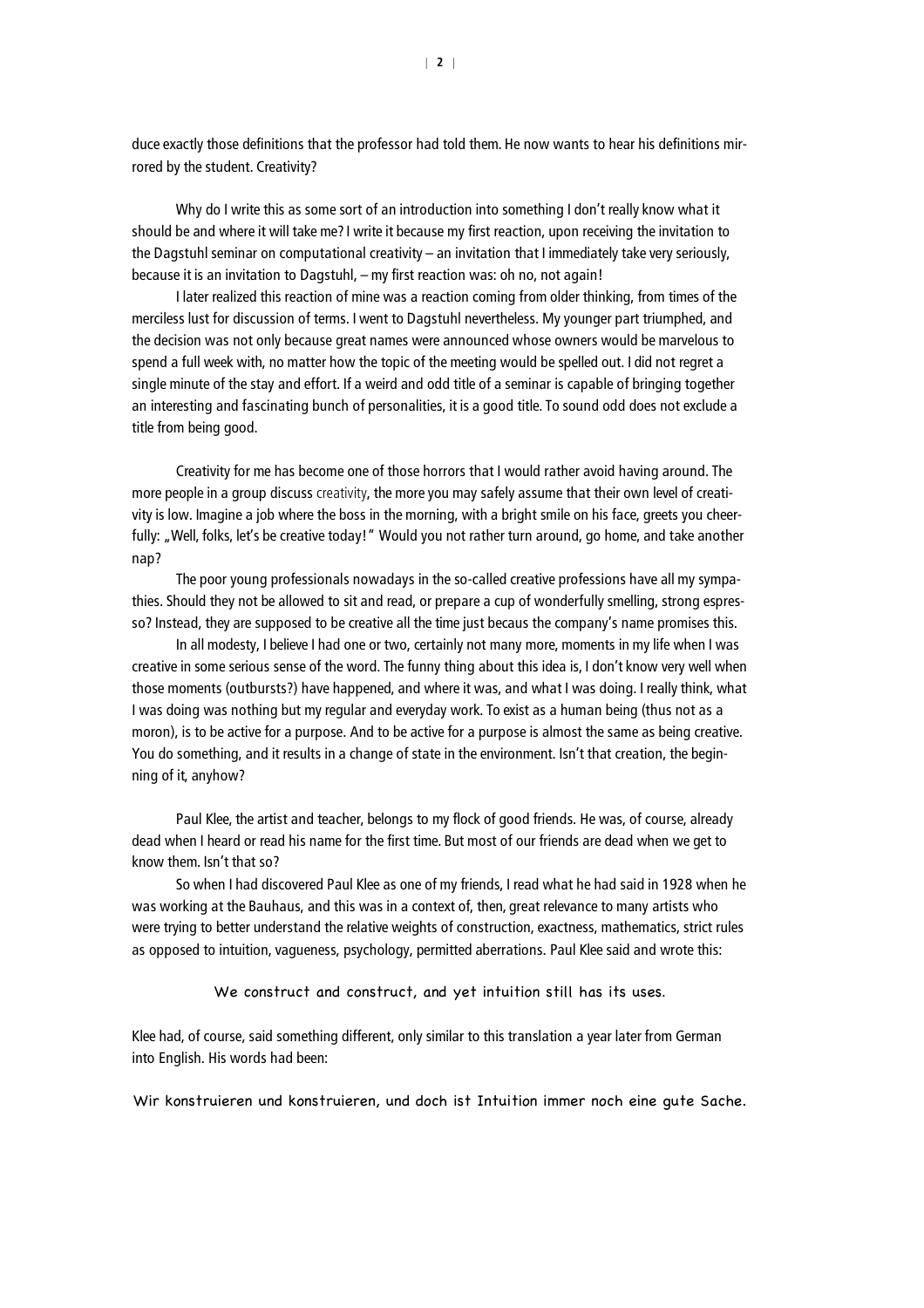The uses and the Sache*.* What a difference! Miles between the two when you start thinking about it. The impossibility of translation. But its absolute necessity, at the same time. It cannot work but we must do it. Umberto Eco has recently published a thick volume on translation 5 . Play it again, Sam, only slightly different. There is, in a strict sense, no translation. There is no precision. It's all sloppy out there. Translation is saying something different, in a different language, and different culture. Translation is creation by inspiration. We are acting intuitively. The less we understand what is happening when we act, the more we are inclined to call the action an act of creativity.

Paul Klee puts the rationalistic mind and action in relation, and partial opposition to something he calls intuition. He knows, this is okay. He knows what intuition is, what it is to him. We know also. When, however, we are asked to explicitly say what we implicitly know, we are in trouble. We fail, or we are failed by teachers.

Here is a paraphrase of Paul Klee's phrase (that I have forcefully extracted from its context and thus stripped off a lot of its meaning):

We create and create, and yet just doing something may still be quite useful.

It is often a good idea to just let people do what they want to do. It may later appear as if they had been creative during those moments. Surprise is one of the nice features of creativity.

Computational creativity is obviously something that, when it happens, makes someone exclaim: oh, look at this, he has just created it! An aspect of surprise may be – must be! – present in computational creativity (if that term makes sense at all).

Even more obviously, computational creativity involves some kind of computation. It is a sort of creativity that, for some reason or other, depends on computers doing something. Something has been externalized, must have been objectified before, or else no computer would be capable of doing it. That something is in the state of an other – an other that exerts an influence on a situation of human activity, and that activity depends, to an important extent, on the computer's operation. If that activity turns out to be "creative" (i.e. surprising), we may be inclined to speak of "computational creativity".

Syntactically, the words "computational creativity" are structured like "generative art" or "generative aesthetics". These terms once had a good sound (and I hear, generative design has recently become popular). "Generative art" started into its career on the 5th of February, 1965. On this day, the first exhibition of algorithmic art opened at the Studiengalerie of TH Stuttgart (now, University of Stuttgart). The mathematician, Georg Nees, working for the Siemens Corporation, had written short programs in Algol60 whose output controlled an automatic drawing machine<sup>°</sup>. Nees was asked to call those drawings "statistical graphics" in order to avoid the word "art". It was not to be used in an industrial context, the logic of the two cultures required. Was that an indication that some innovation had happened, an act of creativity had occured?

The exhibition was shown in a seminar room used by the institute of philosophy. Max Bense, who resided there, regularly used it for experimental exhibitions of concrete art. Nees' show was definitely experimental<sup>7</sup>. Bense himself wrote a short essay for the occasion. He gave it the title, "Projects of genera-

 $\overline{\phantom{0}}$  $^5$  Umberto Eco: Experiences in translation. Various editions and translations. 2001 and later

 $^{\rm 6}$  The machine was a high precision flat-bed plotter, as the US-Americans called it. It was the Graphomat Z64, the last construction by the computer pioneer, Konrad Zuse.

 $^7$  Later the same year, in April and November, 1965, two other exhibitions were put up of algorithmic art: A. Michael Noll at Howard Wise in New York, and the author at Wendelin Niedlich in Stuttgart.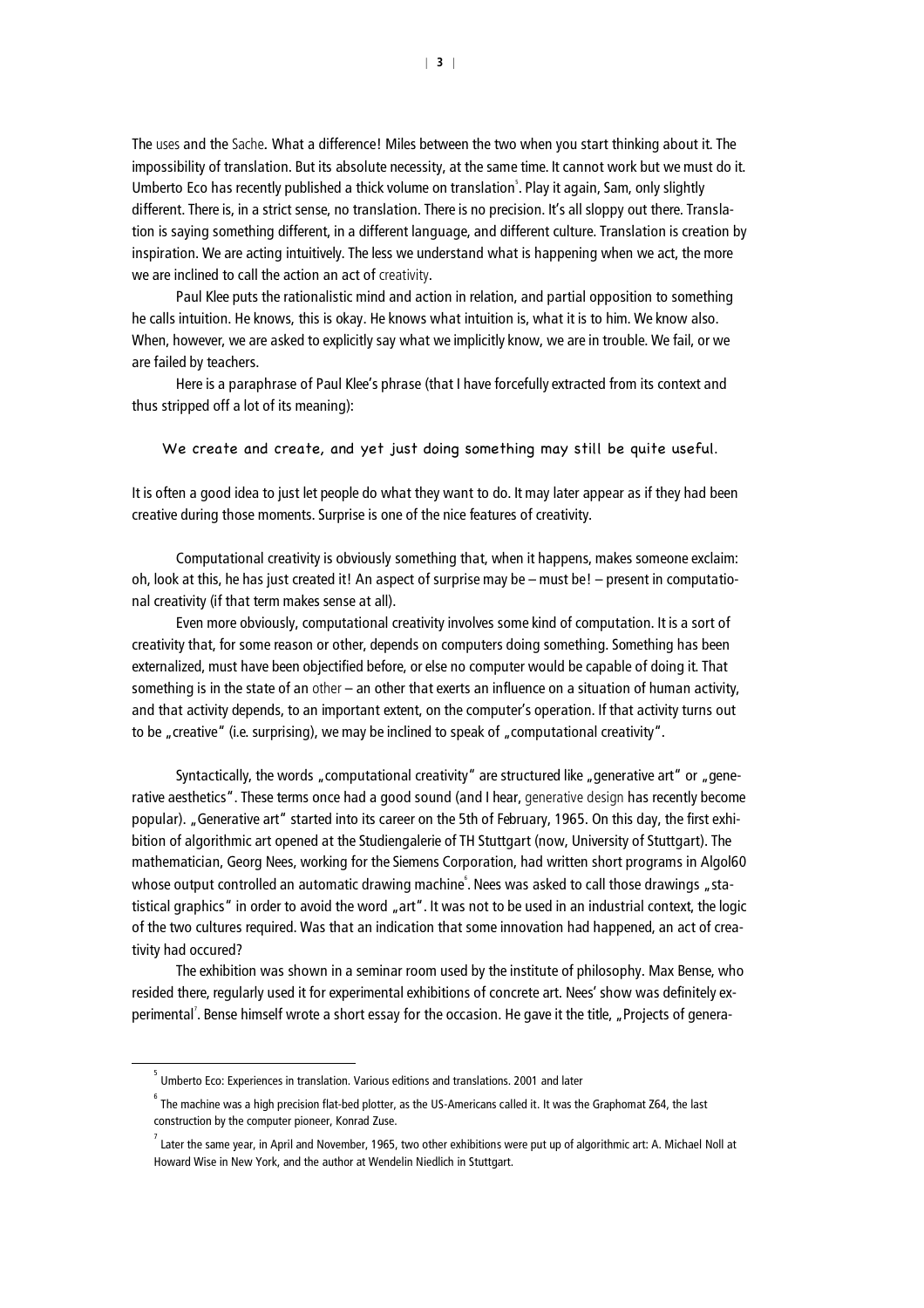tive aesthetics". It was later translated into English, and published several times. In retrospect, I consider it the manifesto of algorithmic art.<sup>8</sup>

By the way, Georg Nees became the first, as far as I can tell, three years later, to earn a doctoral degree (in philosophy) about a topic from digital art. The thesis was published by Siemens in 1969, and republished as a facsimile in 2006.

In the mid-1960s, if you were thinking of doing something with the help of a computer, your thinking had to concentrate on algorithms. You had to model and describe your task in such a way that even a machine could carry it out. To this end, the description must be precise, unambiguous, effective, operational. Algorithmic thinking during those years was thinking in terms of individual, isolated algorithms. You arranged them into a structure where one algoritmic component depended on others. But to be successful required that every component was powerful and separate, a unit in itself, performing a specialized task. Your thinking was systematic, and it created a system. Only later, emergent behavior of complex systems was discovered". The behavior of algorithmic systems in the 1960s was in principle predictable even if the prediction was within probability limits only.

The machine – since it was a machine – performed according to the algorithm that you had prepared. Your preparation was part of an ultimate form of thinking: You had to think in the way the machine would be thinking if it could. Even though the program, as a decent program and worthwile to be designed, contained piles of random decisions according to various probability distributions, the artist could name and predict important aspects and structural features of the drawing. He was drawing from the distance and with the brain.

Such was the thinking early computer artists had to invent and to grow into. They lived in their algorithms. And yet, they were often surprised by the final material results created by their programs". Such a surprise was possible to happen, and always created an exciting feeling running down the spine and up into the brain, because of a great discrepancy that comes with the execution of a program. In a way, the programmer is observing two processes. On one hand, he is watching the program's execution. Is it still operating properly? On the other hand, he is observing the much slower process the drawing machine is performing<sup>12</sup>. His judgement is a mild form of interest only in the case of the calculating part of the system. The drawing operation, quite differenty, generates more excitement. An astonishing visual process, slow but steady, can be perceived. Sensation! The difference between the material and perceivable object in contrast to the mental and imaginable object is the particular incentive of algorithmic art.

The algorithmic artist, before anything is appearing visually as ink on paper, holds in her hands (or keeps in her mind) the entire abstract and unlimited class of all those patterns, drawings, and paintings that the current individual piece belongs to in all its limitations. Creation in the case of algorithmic art is creation of infinities, of classes, of sets. The work, in material terms, is a description. But this description is executable. It is a sign and a machine at the same time. In so far, it is a monstrosity. It is a concept, the conceptual artist would say, shrugging his shoulder. The algorithmic artist would lightheartedly and happily agree. But he would continue: my work, so ungraspable and intangible as it is, is an *executable* concept. That's very different from yours.

The material artist, in order to produce something that passes as art, must break the resistance of a piece of matter. The material he or she uses resists against the artist's will and idea. She wants to force

 $\overline{\phantom{0}}$  $\degree$  The original publication appeared, in German, in the legendary series rot as no. 19: "computer grafik".

<sup>9</sup> Georg Nees: Generative Computergraphik. Kaleidoskopien Band 6. Berlin 2006

 $^{10}$  It makes sense to say: emergent behavior emerged.

 $11$  "Created"? Well, yes and no.

 $12$  In actual fact, in the mid-1960s this was done off-line.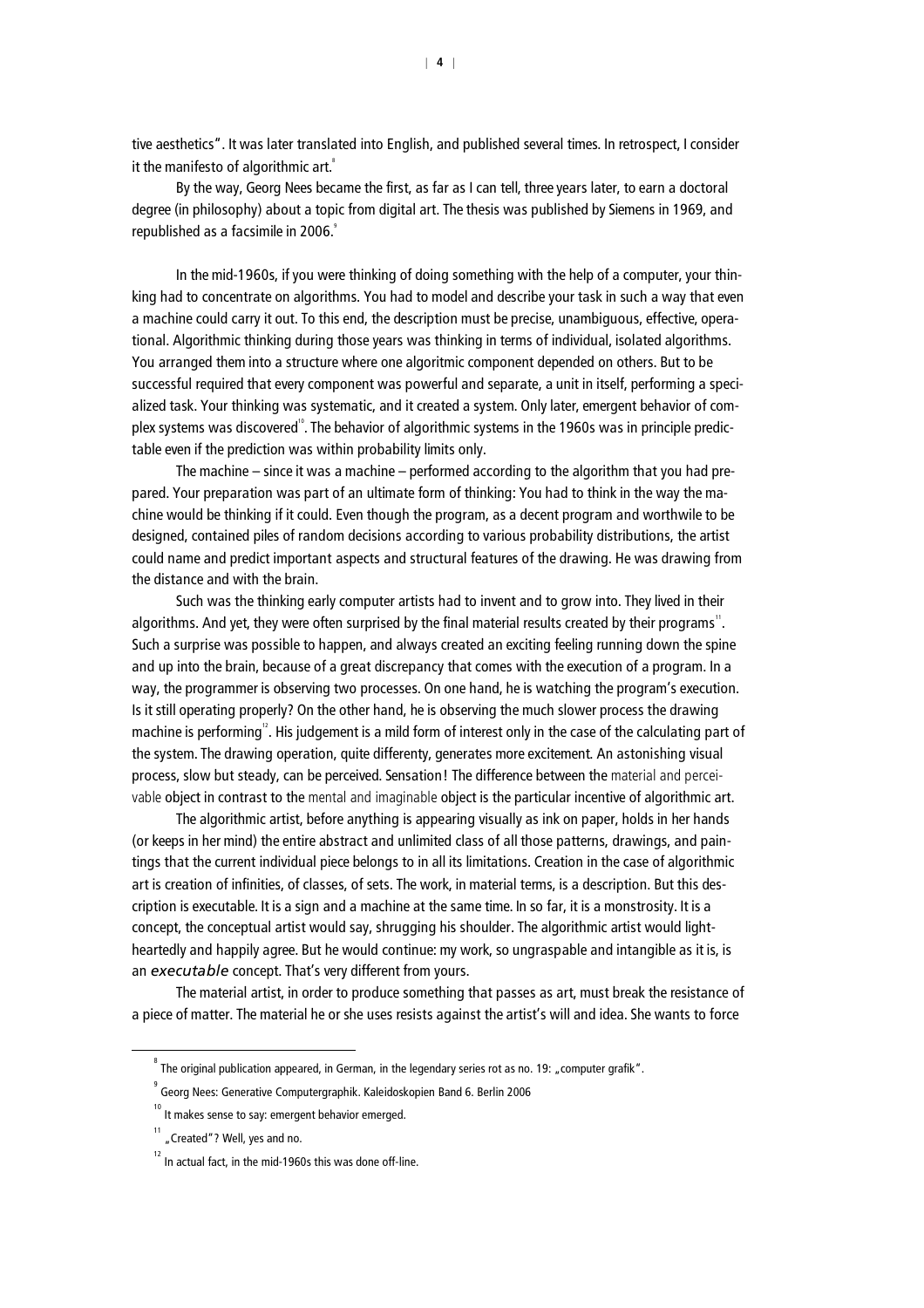the material into a form according to her idea and pre-conception. The material does not want to be forced into that idea's form, or into the form the idea needs to materialize. In the case of the algorithmic artist, it is the algorithm that usurps the role of the material: its resistance. Before the algorithm appears as a finite description of an infinite set, the artist must break all of the algorithm's resistance. The algorithm just does not want to be forced to react to signals in exactly one and only one way only to please the artist and the audience.

Nowadays, the situation appears in many aspects to be simpler. There now is a rhizome of algorithmic components. They are available to everyone for almost random use. If, what the digital artist in present times is trying out, fits, it is fine. If it doesn't fit, it is of no great harm. Some other path will do.

The fact that the building blocks of the algorithmic rhizome are still of an algorithmic nature (if you like), often goes unnoticed. If the system's behavior deviates from what the artist has expected, there are usually alternative options that are safe to try out. A playful attitude is good enough to find a way, and after some trial and error a work will be the result.

Recently, creativity researchers have discovered "social creativity". Creativity, in accord with general assumptions about the individual in a typical modern society, is usually considered a capability of the individual citizen. He or she can collect considerable advantage from showing creative behavior. A lot of ordinary ideology rests upon the individual-creativity assumption. This is in contrast to the greatest creators' repeated insisting on how small their individual contribution was in comparison to what had before been accumulated by others.

The recent fad, however, is that we are told we must study social aspects of creativity in order to understand the computer's creativity, or to make computers creative, or, at least, to make sense of computational creativity. This is funny.

The human being exists first and for all as a group animal. There is no human survival of an isolated human. The social existence of the human being is the natural part besides pure biological existence as an individual.

In a daringly huge jump we may depict the situation, thousands of years later, thus: humans exist in society. Society develops to the point where it creates the individual whose final break-through comes with the renaissance, enlightenment, and French Revolution.

Society, and social reality and survival also lead to tools, devices, techniques, machines. One of the latest and, indeed, most radical such transformations comes with the computer and information technology. It is most radical, because now it has become possible to externalize mental labor. Mechanization (manual) was turned into semiotization (mental).

Now, the existence and use of computers in turn changes the individual that had before been separated by an act of abstraction from its existence as part of the social fabric. Here we see a dialectics where society and computer technology create and develop the individual while, at the same time, individuals influence societal and technlogical transformation. Between the three poles of social, individual, and computational creativity, I see a constant motion. None of the three can properly be thought without the other two.

Our individualism has conquered much, if not all, of our thinking to such depth and extent that we deny and ignore the dialectic interdependence of societal and individual existence and, in consequence, of social and individual creativity. We rather turn to computational creativity as a partner of individual creativity, thus ignoring a fundamental fact of all machinery. Considered on a very general level, what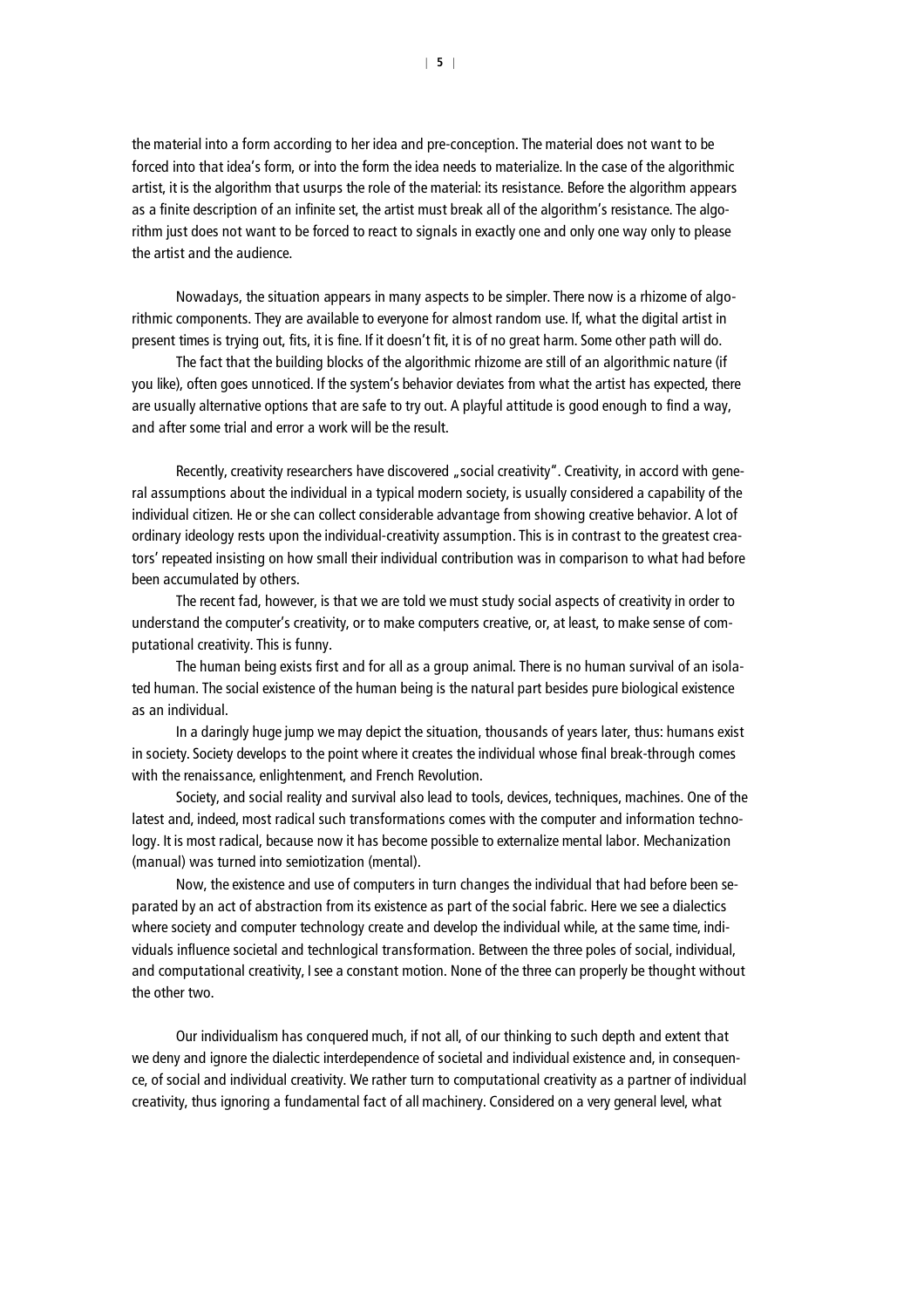machines can do is always abstract repetitive motion<sup>1</sup>. Machine motion is abstracted, by close observation, from human behavior and activity. In steps of often historic dimension, human activity may be decontextualized, concentrated, condensed, and standardized so much, so densely, and so far, that it becomes possible to build a machine that is doing "the same". It is doing "the same" only in terms of resulting functions, never in terms of the performing processes.

The computer itself  $-$  the computing machine  $-$  is the best example of this. Down to its bones, what it does is to carry out a computable function applied to one of its feasible arguments. Alan M. Turing succeded to propose a computing machine (a paper machine, interestingly) by functionally describing what each and every human being is doing when he or she is performing a calculation although none of them ever did, nor will ever do, it the way Turing's machine does it.

Think of this! Humanity reached a point in the mid-1930s, where some of human mental activity (called calculation) could be described in such an unambiguous, precise, operational, and effective way that it became trivial to describe a machine that would realize the same function – although the process according to which the machine performs its calculation is totally different from each and every human's calculations.

Only an intricate interplay of social groups and individual members of those groups could lead up to such a climax. Once it was gained, the whole picture got gradually turned around, and what humans had always done by virtue of their being humans now appears as if what they do is only a reflection of the machine's operations. This is what Karl Marx calls the necessarily false consciousness. We are standing on our heads when we observe what we do and, therefore, turn things and realtions around into their opposites.

If we allow ourselves, for a moment, to think as unprejudiced as ever possible, there can be no doubt in us that what a computer does, under the control of a program, is but a sequence of elementary operations. Down in its very last guts, it is performing a first simple operation, then a second, and a next one, and so on. It was built as a machine and the engineers have built into it a finite set of elementary operations, and nothing else. Each one of those operations is clearly defined. We, of course, cannot but interpret these operations on higher levels of accumulation, association, superization, etc. What is remarkable here is our great (and creative) performance in interpretation; not remarkable at all is the computer's effectiveness in operation.

Without any doubt, computers operate, and they only and always operate. They never do anything else. Without any doubt, humans create*,* but they only occasionally are what we call creative, and often do other things.

On the lowest level of creativity, we are all and always creative because we are active. We do something here and now and thus, and this activity results in something, tangible or not, that was not there before. So it was created. If we call this trivial form of human activity, "trivial creativity" (it is the creativity we are forced into by nature), we can distinguish from it a "historic creativity". It leads to results no-one else has done or seen before – a claim that is a bit idealized. But as a thought-figure we may accept it. Such a view generates without great pains a scale from trivial to historic creativity, and all kinds of shades in between.

Such a scale allows us, if we want, to identify areas where it is likely or even desirable to construct machines that can do "the same". Computational creativity then loses its myth. This should be good for

 $\frac{1}{13}$ <sup>13</sup> Reinhard Budde and Heinz Züllighoven, in their extensive recollection of Heidegger's Time and Being, characterize the machine as abstract repetitive motion and as materialization of formal aspects of social activity. "Maschine ist in der Konstruktion eingefangene, aus dem Zusammenhang gelöste und wiederholbare Bewegung." (p. 137) "Maschine verstehen wir als Vergegenständlichung der formalen Aspekte sozialen Handelns." (p. 145) Their great thesis (Software-Werkzeuge in einer Programmierwerkstatt, München: Oldenbourg 1990) is a treasure hardly known. It contains a subchapter on machine and creativity.